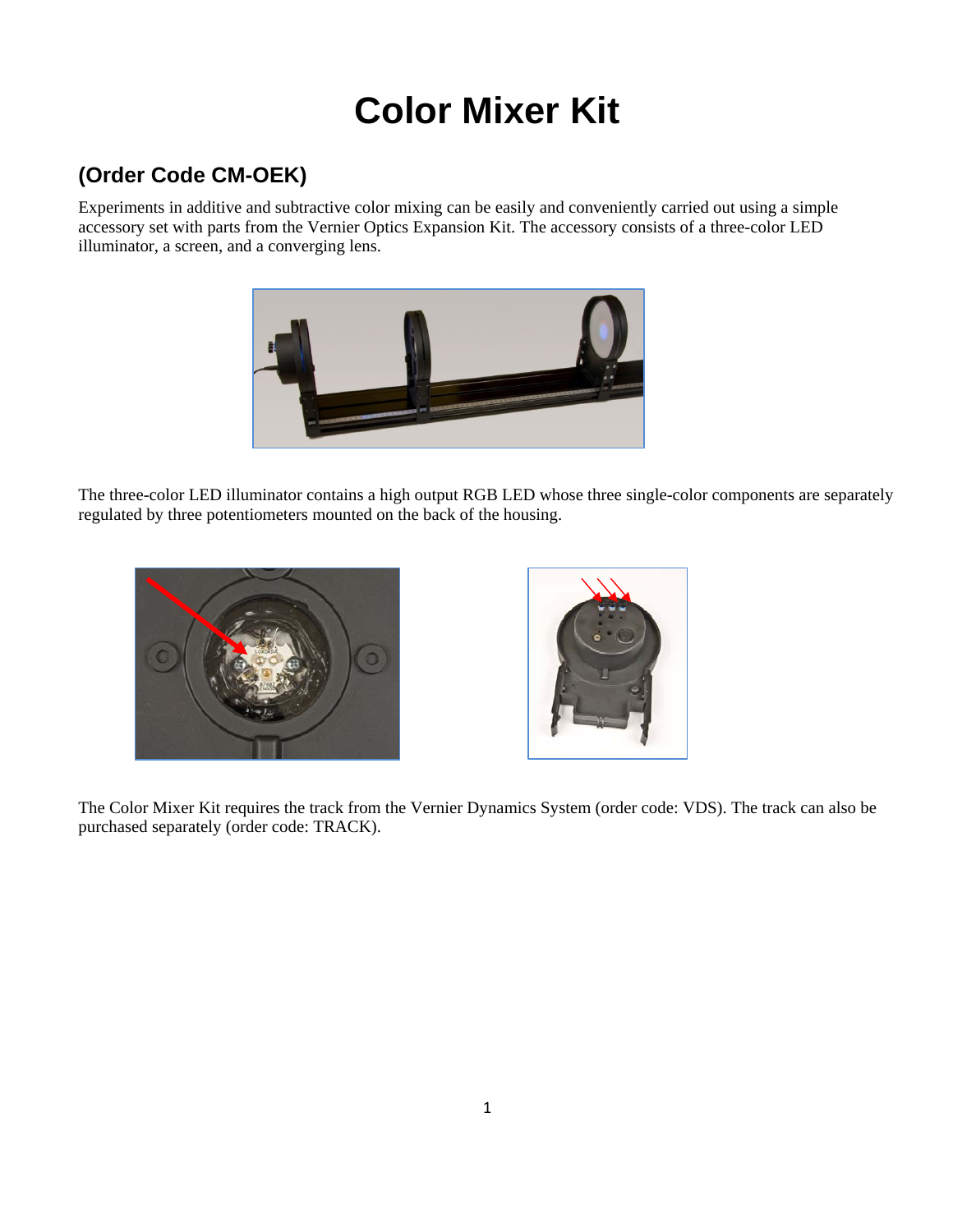### **Setups.**

For additive color mixing, the illuminator, lens, and screen are set up for real image formation, but with the screen a little way from the image focus point, so that the three colored images overlap only partially. Typical suitable values for the supplied 20 cm focal length would be 400 cm between the lens and the light source and 70 cm to the screen.



Example of the additive image:



**NOTES:** *The color rendering of the images is only approximate. It is distorted by the sensor characteristics of the camera and the computer screen, and even more by the printer's color profile & paper if printed. In practice, the red, green, and blue potentiometers are adjusted until the best white is observed in the center of the pattern. Different operators will have slightly differing opinions about which white is best.* 

For subtractive color mixing, a diverging cone of light is produced and the screen adjusted until it is evenly illuminated with white. Typical positions have the lens 50 cm from the light source and the screen 20 cm from the lens.

To create a subtractive color pattern, hold a pencil in the light path between the lens and the screen.

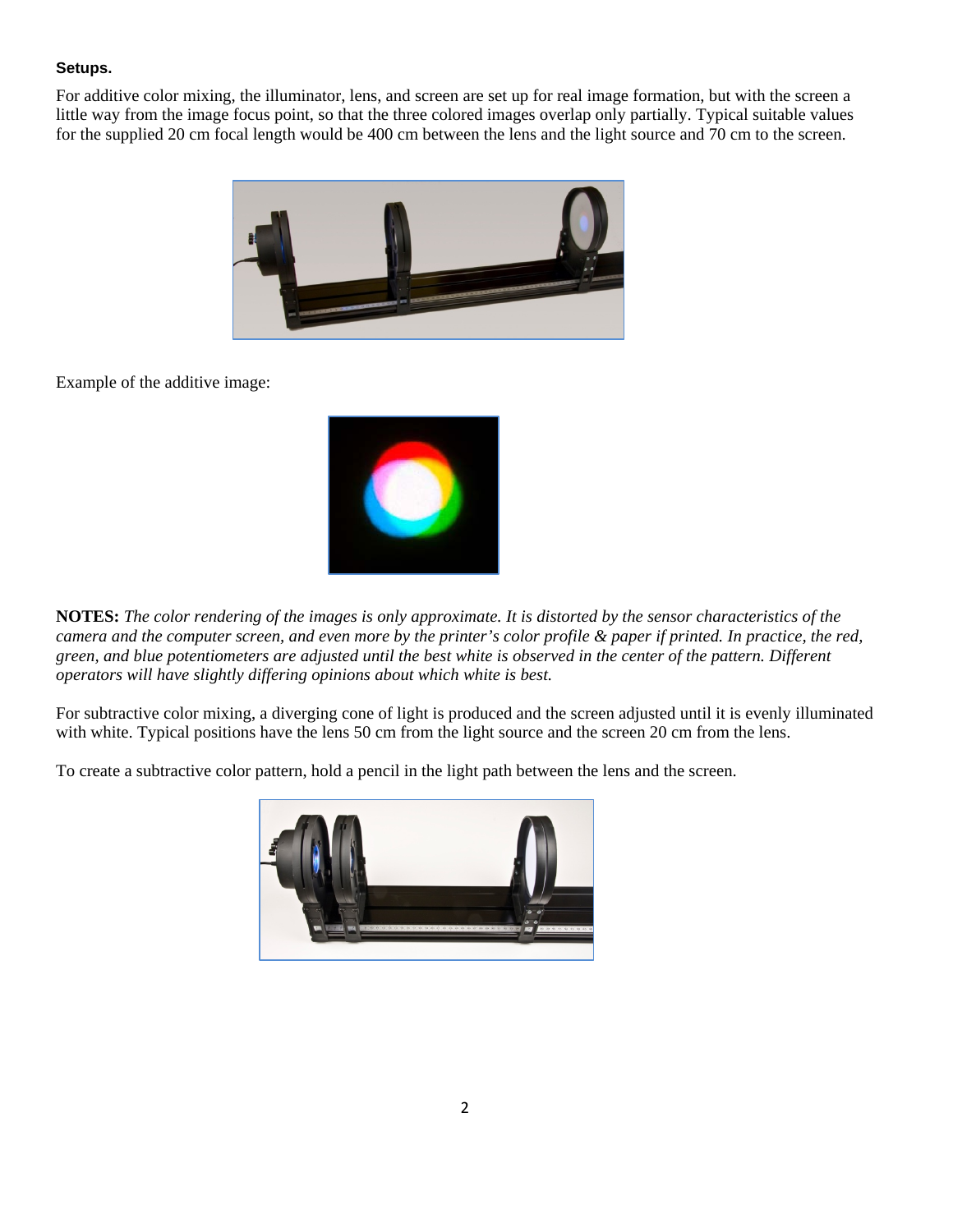Example of the subtractive image:



This setup also uniquely allows a combination image to be created where the additive and subtractive patterns are both produced in the same image. Set up the kit for additive color mixing, and then hold an opaque object in the light path in front of the screen:



This pattern is particularly interesting, because on proceeding from the edge to the center, the colors are progressively built up to white and then reduced to black again. At every position, the luminous primaries appear opposite the printer's secondaries and the luminous secondaries appear opposite the printer's primaries.

### **Other possibilities.**

The three independent controls for the red, green, and blue color components allow the creation of different shades of color to be demonstrated by varying the intensities of the components. The screen is first uniformly illuminated white, and then the controls are adjusted to produce various shades:



While the gamut is well short of the millions of colors produced by the average computer monitor or TV, there are enough possibilites to be convincing.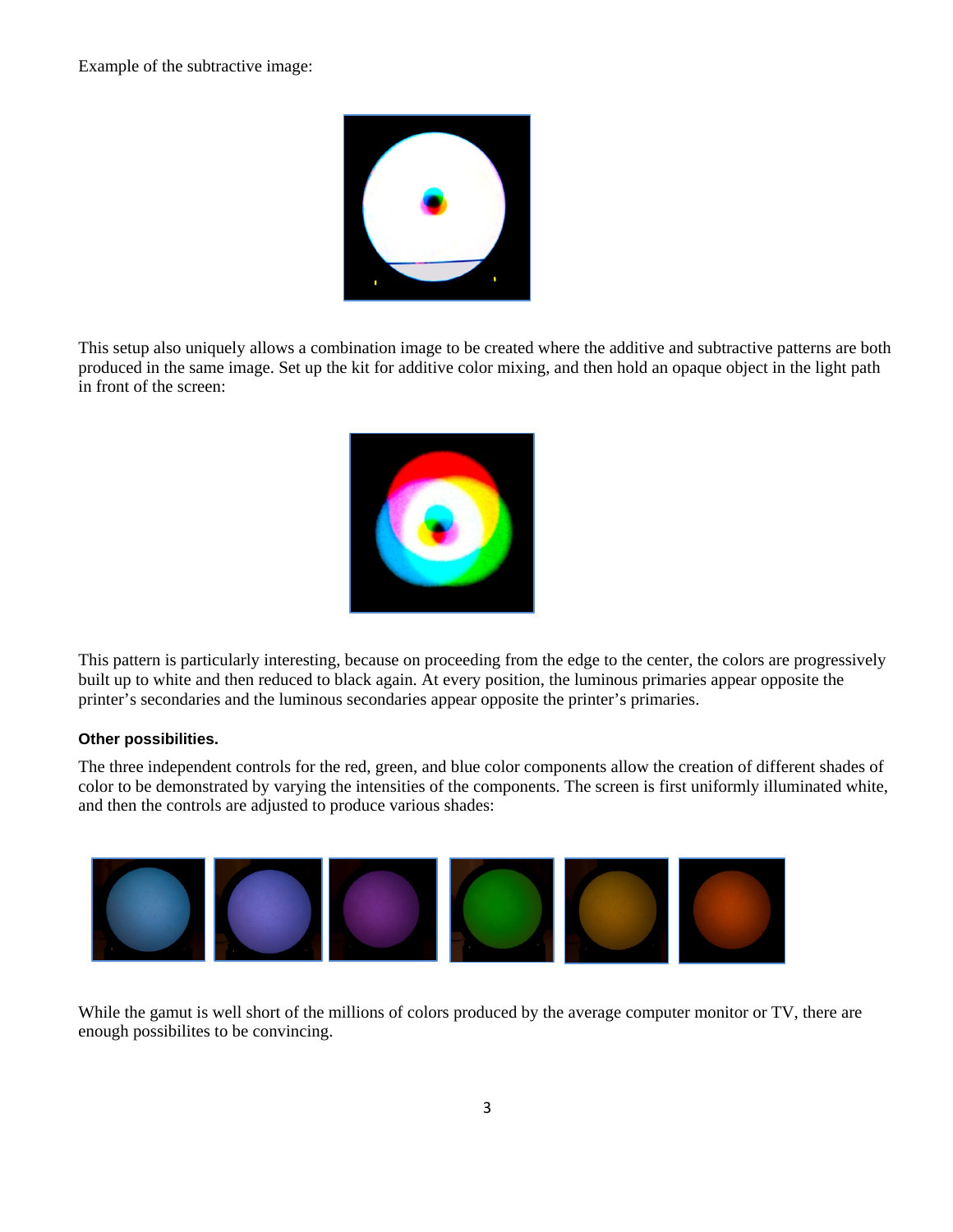Another rich field for investigation is the appearance of colored objects when illuminated by differently-colored lights, and the contrasts in perception resulting from different background colors.

Colored marking dots are stuck onto the white screen and a piece of black card and both are viewed in seven different lights created by different combinations of the LED's: RGB (="white"), RG, RB, GB, R, G, and B. The results are dramatic:

#### **RGB**